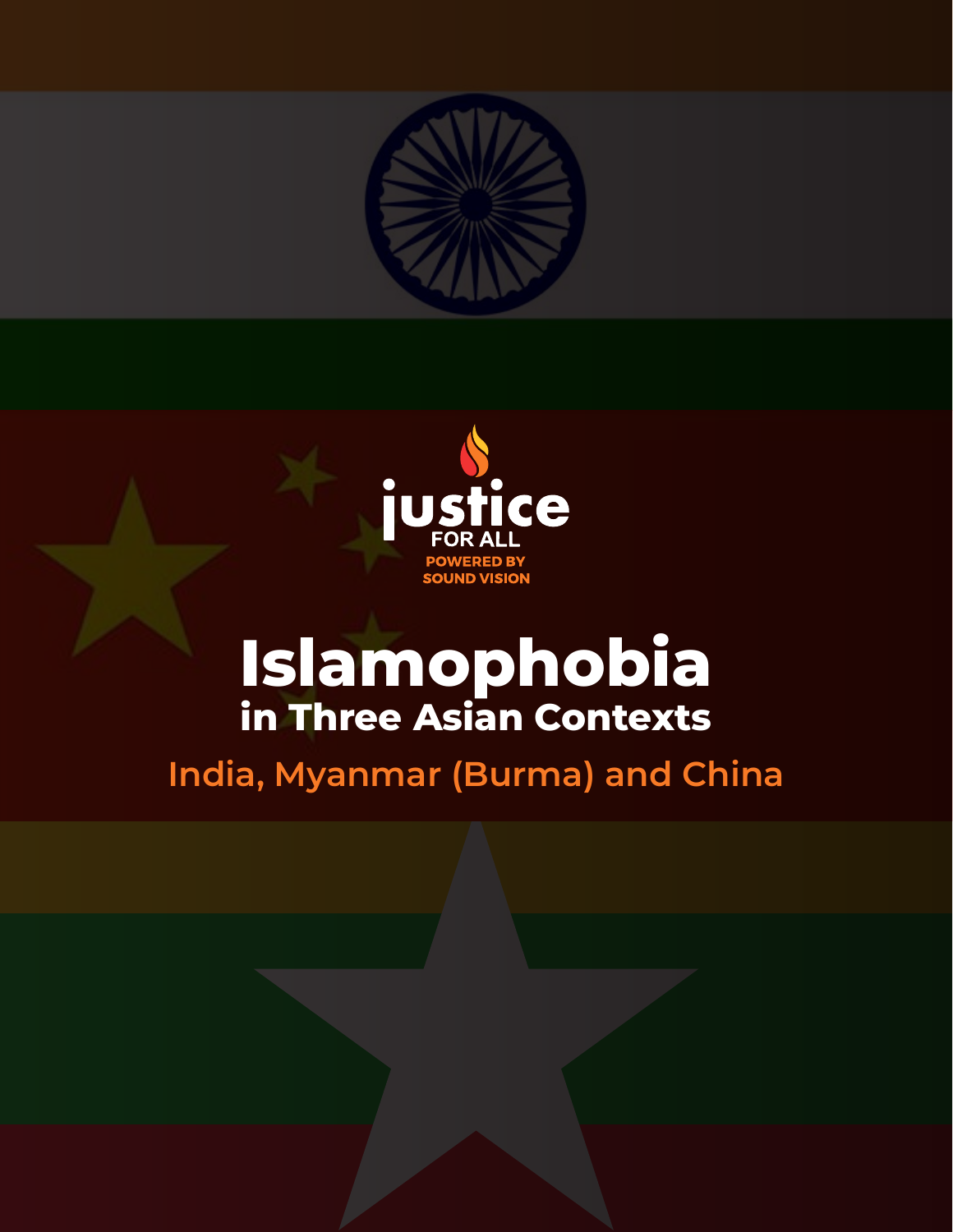What is Islamophobia? Serving as conceptual framework for divisive and reactionary politics, the Islamophobic narrative asserts that Islam and Muslims constitute an essential and existential threat both to national security and to national purity. Some scholars [1] have understood this prejudice as arising from an Orientalist power structure, but some of the harshest impacts of Islamophobia exist in Asian nations. Social disruption occurs as each nation struggles with the economic and cultural challenges of adapting to globalization. As Faisal Devji (March 2020) [2] observes, "Increasingly associated with violence in the west… Islamophobia's brutality is most readily seen in Asia, a continent awaiting its recognition as capitalism's new home."

As a human rights advocacy organization, Justice for All[3] advocates for persecuted Muslim minorities with a special focus on the plight of the Rohingya, the Uighur and the Muslim minorities in India and Kashmir. In each case, a nation's dramatic opening to new markets has increased opportunities for exploitation. Serving to divide, weaken and exploit a diverse population, those that promote an Islamophobic narrative frequently link it to a securitization framework. Amplifying fears of real and imagined threats, an authoritarian and even paranoid mindset manifests itself both in military force and mob violence.

Therefore, though contributing social and economic factors exist for exclusionary and even genocidal policies in these areas, Islamophobia drives popular support for extreme and destructive social policies, magnified by grassroots social media as well as incendiary speeches by leadership. Thus, Burman Buddhist Supremacist ideology, Han Chauvinism, and the Hindutva movement all serve as tools for elites to manage diverse populations through fear and mutual mistrust.

While this paper will review the character and impact of Islamophobia in these three Asian contexts, we note that like Anti-Semitism, Islamophobia is a global trend. It exists in Europe and in the United States, where it is expressed both in popular stereotypes and in government policies such as the "Muslim Ban," mass surveillance and counter-terrorism policies that too often conflate religiosity with extremism. However, though the multicultural" nature of the USA remains contested, and "culture wars" continue to rage, there has been sufficient popular acceptance, economic integration, and legal protection of minorities to withstand the pressure for greater division. With its legacy of slavery, Jim Crow laws and genocidal displacement of Native Americans, the USA offers complex lessons in the messy business of making "one out of many." And yet, the formal and informal leadership of India, Myanmar and China will each have to find its own political will to embrace difference, pluralism and coexistence.

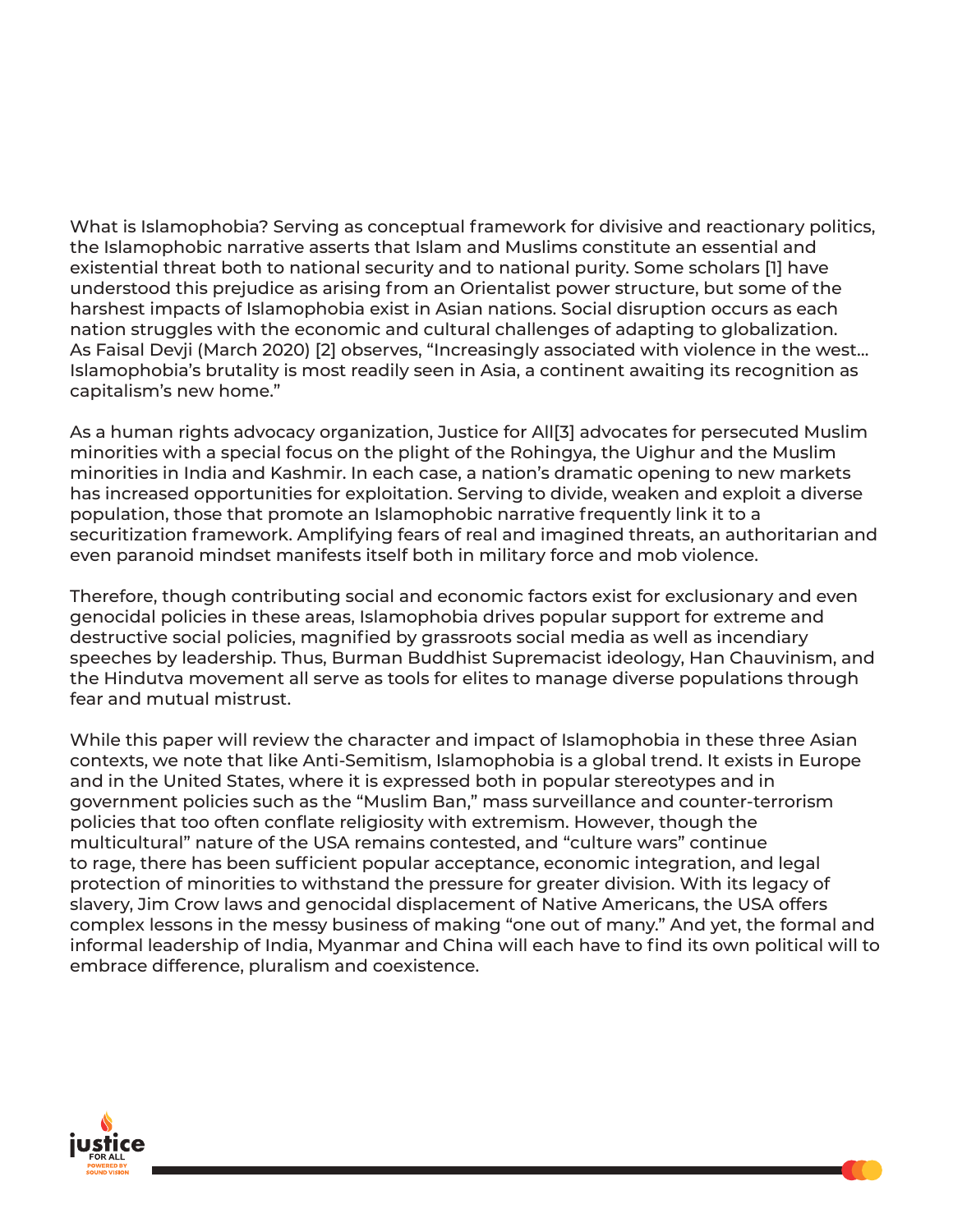#### **INDIA**

India's current Prime Minister, Narendra Damodardas Modi, is leader of the Hindu ultra-nationalist BJP party, The BJP party is founded on the Hindutva ideology, a modern rightwing ultra-nationalist formulation first mentioned in V.D. Savarkar's 1923 book Hindutva, which constructs an idealized Hindu as archetypical citizen of India. Hindutva envisions India to have always been a Hindu nation and perceives Islam and Muslims as an essentially alien force which threaten India through invasion and war. This results in an exclusionary national narrative focused exclusively on the rights of Hindus that marginalizes a number of religious and ethnic identities.

Hindutva is manifested in both extreme and softer forms, ranging from a demand for greater influence of Hindu principles in the state's decision-making processes to the expulsion, killing, or conversion of all non-Hindus. The fact that India is the largest democracy in the world does not minimize the divisive and discriminatory nature of the BJP and its affinity to a fascistic worldview. Indeed, the BJP party and its main arm, the Rashtriya Swayamsevak Sangh (RSS), were inspired by both Nazi Germany and Mussolini's fascists in Italy. The RSS was implicated in the assassination of the 'Father of the Indian Nation,' Mahatma Gandhi and followers even went as far to stage a re-enactment and celebrate the murder's success on the 71st anniversary. The BJP's platform and India's policies use fear and demonization to target marginalized populations including Christians, Dalits (lower caste Hindus), Muslims, and Sikhs.[4]

In a speech from 2016, the BJP Minister of State for Skill Development and Entrepreneurship stated, "as long as there is Islam in the world, there will be terrorism. Until we uproot Islam, we can't remove terrorism."[5] In 2019 BJP President Amit Shah promised, "We will ensure implementation of NRC in the entire country. We will remove every single infiltrator from the country, except Buddha, Hindus and Sikhs."[6] This threat refers to the National Register of Citizens (NRC) in the state of Assam, used to purge the region and sent 1.9 million now stateless people to detention centers.[7]

Both the 2019 change in Kashmir's legal status and the intensification of mob violence in the region reflects the spread of Hindutva ideology, which reflects a desire to "take back" the imagined and currently divided homeland. After its first election victory, the BJP party undertook massive purges of voters from the electoral rosters, suppressing voters during the actual elections and violence and intimidation at the polls.

In 2019 the government passed the Citizenship Amendment Act (CAA) which grants fast-tracked Indian citizenship to previously illegal immigrants who entered the country before 2015, and who are Hindu, Sikh, Buddhist, Jain and Parsi, as well as to Christians from Afghanistan, Bangladesh and Pakistan. The act excludes Muslims.

The role of the media and, in particular, social media should not be underestimated as the BJP's leadership and grassroots have successfully deployed it to deadly consequences. In one example of social media's role in spreading hate, according to the Indian Express[8], a WhatsApp group was used to plan the riots and attacks against Muslims and others who were in Delhi protesting the Citizenship Amendment Act and the National Register of Citizens.

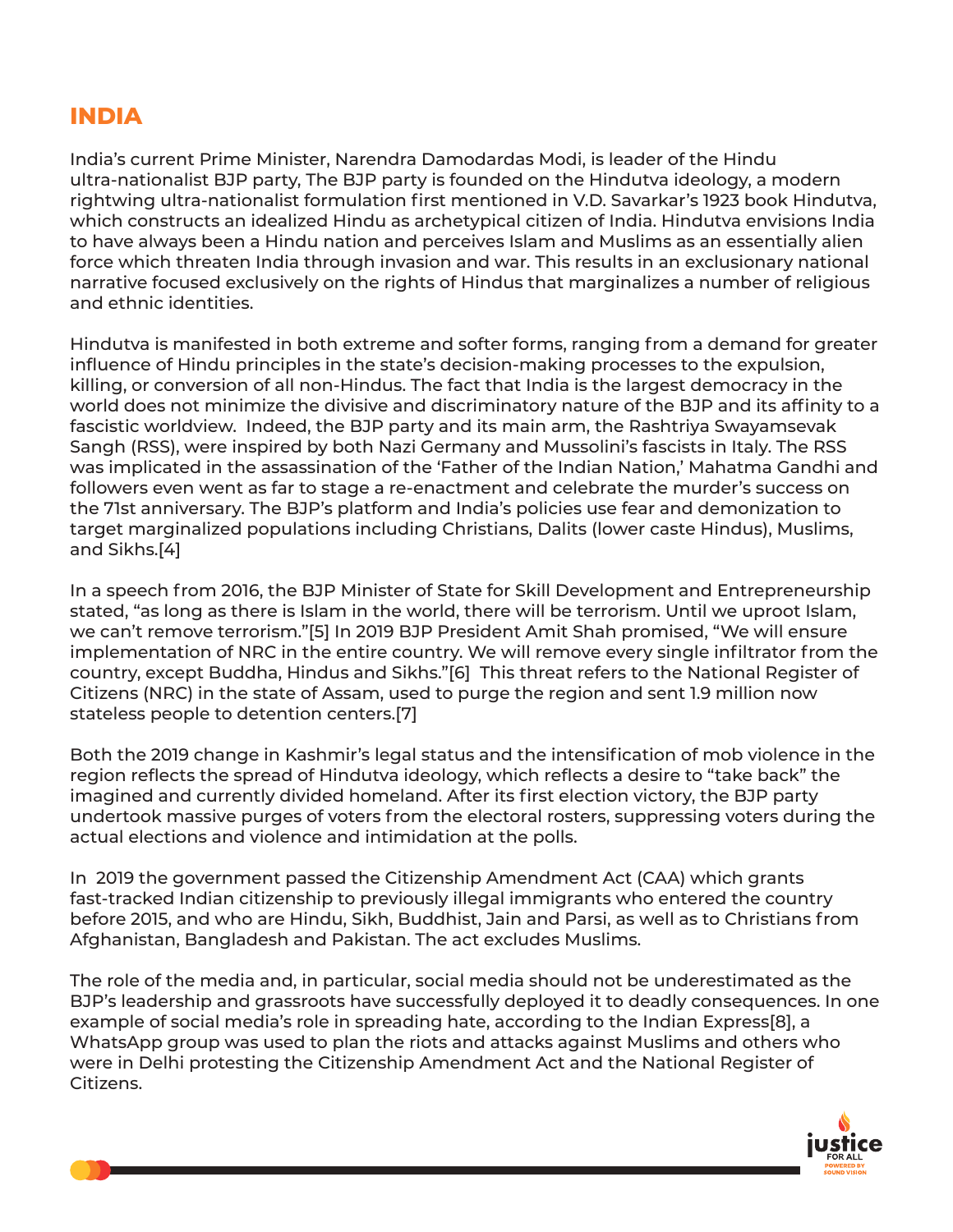According to NDTV, by mid-2019, the use of hateful and divisive language by top politicians in India increased by nearly 500 percent since the BJP-led government came to power. NDTV scanned nearly 1,300 articles and cross-referenced this with databases. Researchers went through 1,000 tweets of politicians and public figures.[9]

Disinformation spreads easily on social media[10], for example the false videos alleging that Rohingya Muslim refugees are cannibals that was shared in coordinated posts on WhatsApp and Facebook[11]. Even after these were removed, they were shared again during the 2019 Parliamentary elections. Facebook moderation proved unable to protect minority populations[12]. Rohingya refugees in India have faced violent threats from local leaders, and their refugee camps have been burned.

Responding to anti-Muslim hysteria, additional developments have included the spread of violent cow protection vigilante groups[13] and the embrace of conspiracy theories known as the "love jihad," ie that Muslim men were systematically stealing Hindu brides, a form of racial and religious panic without factual basis.[14]

The NRC/CAA can be understood as a religious based filter imposed on Indian law. However, there are now other laws such as visa overstay laws that have a religious filter. Muslims who overstay their visa are fined at a much higher rate than non-Muslims. Recently even the Bangladeshi embassy staff who had to leave because of Covid were fined. Hindu staff received very low fines, whereas Muslim staff members were fined at a much higher rate.

Moreover, bail granting procedures for Muslims are often delayed, keeping the journalists or activists in jail for months at end. Non-Muslim media figures such as Arnab Goswami are treated with more deference than Muslim journalists and rights defenders such as Siddique Kappan.[15]

In 2020, the COVID-19 pandemic has been framed as a Muslim problem or another type of "religious" invasion. This framing was articulated in the media as the "CoronaJihad" or "Corona Terrorism," paradigmatic of populist and ultra-nationalist politicians utilizing crisis to stoke racial, ethnic, and religious tensions. After the Coronavirus hit India, the Modi government announced a sudden lockdown. The Tabligh Jamaat, a Muslim reformist group, was holding a conference in Delhi, with attendees from all over the world. Supporters of the ruling Bhartiya Janata Party began a Social Media campaign targeting Muslims and spread rumors that the Tabligh Jamaat were responsible for spreading Coronavirus in India. Hashtags such as #Coronajihad and #Quranovirus were used to propagate this narrative. There was no attempt by the Modi government to dispel these falsehoods. At the same time, there were also large gatherings in Hindu temples, but it was only the Tabligh Jamaat which was reported negatively on by Indian media.

Yogi Adityanath, the chief minister of Uttar Pradesh state, attended a busy Hindu celebration a day into the lockdown. And 40,000 people in 20 villages were quarantined in Punjab state after a Covid-19 outbreak was linked to a Sikh preacher at a large gathering who had returned from a trip to Italy and Germany, ignoring advice to self-quarantine[16]. And hundreds of thousands celebrated a 10-day temple festival in Kerala state around the same time the gathering in Delhi was happening[17].

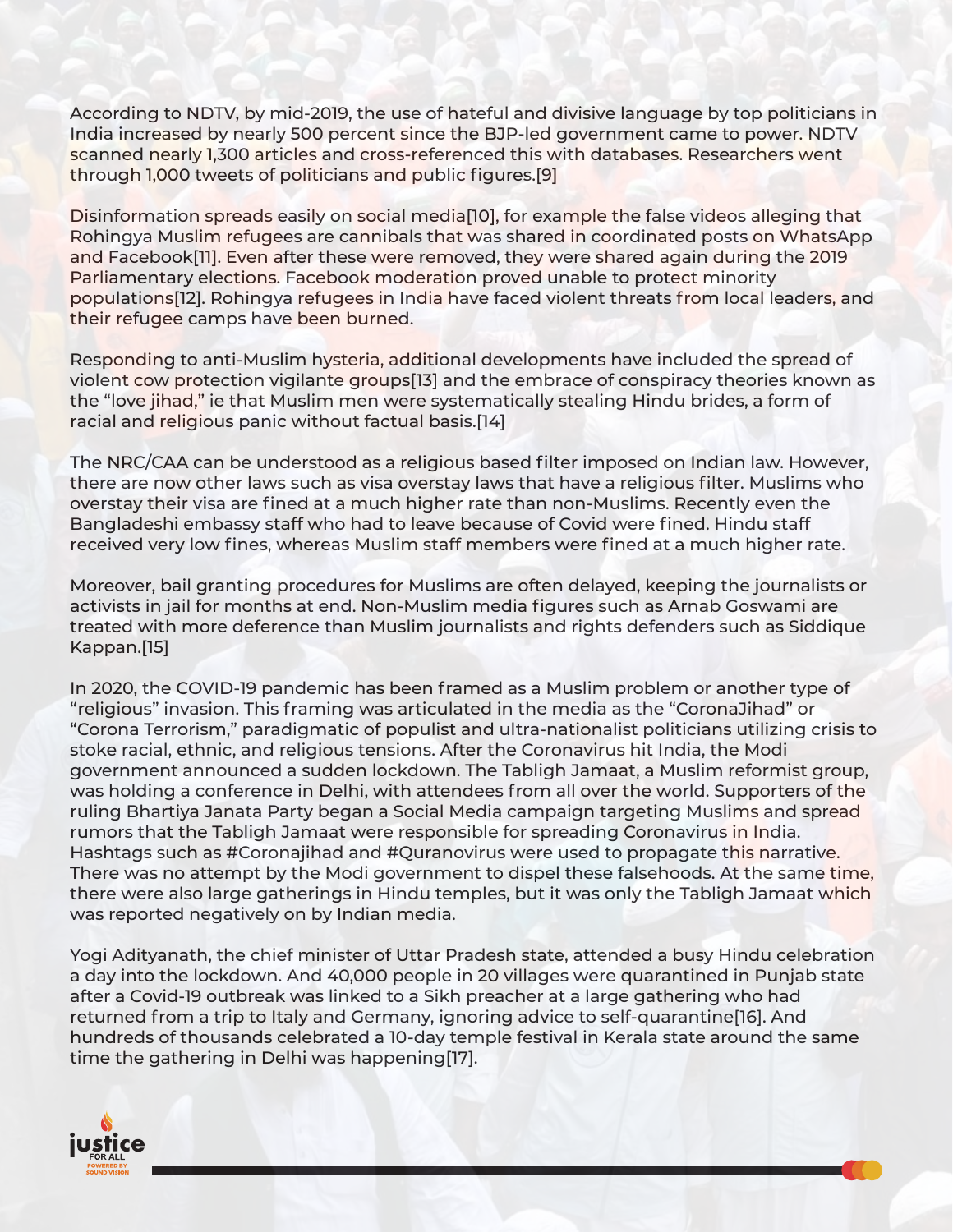The consequences of this disinformation campaign have been great and small. In April 2020, two newborn babies died after hospitals refused to admit their Muslim mothers amid a surge in coronavirus-related Islamophobia.[18]

## **KASHMIR**

The Kashmir region is split between India and Pakistan, which have fought two wars over the territory while claiming the region in its entirety. Since India's de-facto annexation of Kashmir on August 5, 2019, security forces have arrested thousands of young men, raided people's homes, inflicted beatings and electric shocks, and threatened to take away female relatives. Thousands of protesters over the past year have been wounded in pellet-gun attacks, including hundreds blinded in one or both eyes. For seven months, until March 2020, the area was under a communications blackout with social media and internet access banned.

As we will see with Rakhine State in Myanmar, and with Xinjiang in the final section, cultural supremacism has been securitized to justify aggressive and comprehensive control of an occupied or colonized region asserting its rights for autonomy and self-determination.[19]

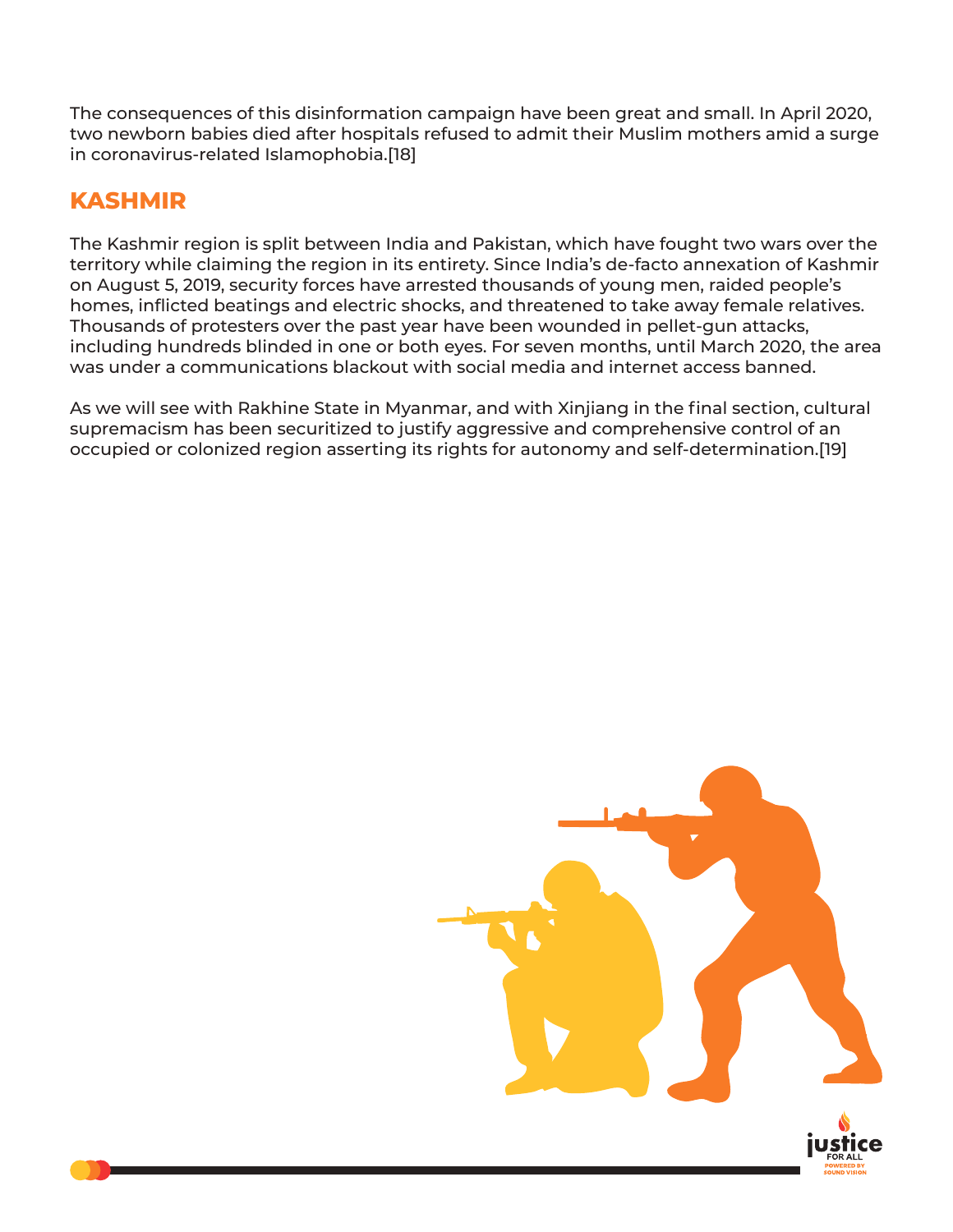#### **MYANMAR**

In Myanmar/Burma, the systematic promotion of Islamophobia has been an important driver of the Rohingya genocide. Spreading hatred on Facebook, over the last ten years the Burmese military and its allies among Buddhist nationalist groups have worked to ensure widespread popular rejection of this Muslim minority.

Despite some grassroots initiatives promoting pluralism and coexistence, this racist and xenophobic rejection arises from a Burmanization movement that marginalizes numerous non-Burman ethnicities but takes special aim at Muslim minorities. The 2015 Race and Religion laws restricting intermarriage with Muslims were enacted because of widespread promotion of a public narrative warning of the threat of "Islamization" ie that Muslims would take over the nation, despite Muslims comprising less than five percent of the population. Even after 740,000 Rohingya Muslims were forced out of Rakhine State by systematic, extremely brutal military attacks in August and September 2017, Buddhist supremacists have claimed that Muslim nations are in a conspiracy to make Myanmar look bad.[20]

While Rohingya have borne the brunt of Islamophobia, losing freedom of movement, loss of access to education, work and voting rights, Muslims throughout Burma have experienced harassment, mosque closures and a hostile atmosphere of suspicion[21]. During the 2020 pandemic[22], Muslims have been arrested[23] and in general faced harsher consequences for violation of curfew than Buddhist or even Christian minorities.[24]



In April 2020, three artists were jailed for three months for their "Coronavirus Awareness" mural which some Buddhist monks perceived as disrespectful.[25] In "The Rise of Religious Offence in Transitional Myanmar" (2019), Iselin Frydenlund has examined the rise of blasphemy laws in Myanmar, and linked them to the post-colonial adaptation of Penal Code laws intended to ensure intercommunal harmony among British imperial subjects. During the decades of dictatorship, the Burmese military government used the same laws to rein in speech, first in a secular, neo-Marxist framework and then appealing to traditional Buddhist values. However, blasphemy is not a sin in traditional Pali Buddhist practice but instead has been manufactured as a category of "religious offence" that is opportunistically employed as a tool of Burman Buddhist domination.

The anthropologist Nick Cheesman has often written insightfully on Burmese social complexity and in his 2017 'How in Myanmar "National Races" Came to Surpass Citizenship and Exclude Rohingya' examines the Burmese concept of approved "national races," or taingyintha. He notes that, "Ironically, the "surpassing symbolic and juridical power of national races is for people denied civil and political rights at once the problem and their solution."[26]

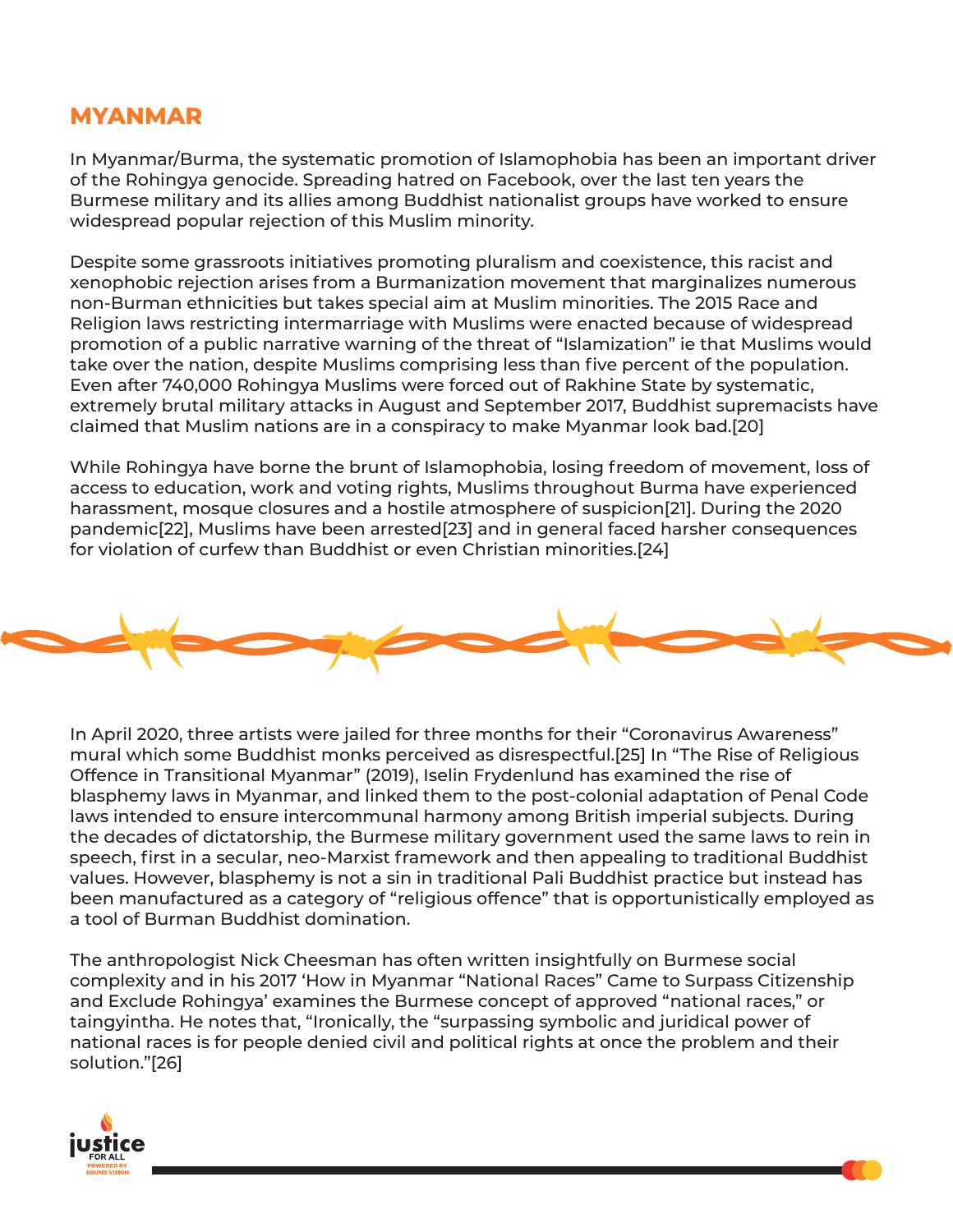The Myanmar Government insists Rohingya are actually "Bengali" ie, foreigners, and only offers identity documentation to that effect. In recent years, the authorities have created a tiered and hierarchical system of rights based less on residency, or place of birth, than on ethnic "nationality." Scholar Natalie Brinham has studied the impact of these digital identity systems.[27]

The Rohingya have been excluded from the artificial and politicized list of approved nationalities. Rohingya exclusion became formalized after the 2015 national census, funded by the UN's FPWA and the British Government, among others. Furthermore, in the late 2015 national elections, Rohingya residents were for the first time excluded both from running for office and from voting. Moreover, the NLD party, which won the election quite decisively, refused to run any Muslim candidates in any local race in the nation.

The 2015 NLD success soon brought Aung San Suu Kyi into a power sharing relationship with the military as per the 2008 Constitution, but in addition to presiding over the Rohingya Genocide she has done nothing to reform the Constitution, the Race and Religion Laws, or the 1982 Citizenship Laws that stripped most Rohingya of their citizenship rights. Nor did she speak up for the Rohingya during this time.[28]

In January 2017, State Counsellor Suu Kyi's longtime advisor Ko Ni was assassinated at Yangon Airport. He was a distinguished lawyer from a Muslim family. After he had publicly criticized the Citizenship Laws and called for constitutional reforms, he had received frequent death threats. Noticeably, Aung San Suu Kyi failed to attend his funeral. While the gunman was arrested, there is evidence of a conspiracy among military intelligence officials. The government has failed to properly respond to these credible allegations.[29]

Facebook is ubiquitous in Myanmar and notoriously has been a vehicle for spreading anti-Muslim hatred. Despite complaints from ATHAN and other civil society coalitions in Myanmar and elsewhere, it took four years for the tech giant to offer appropriate response, such as taking down the pages run by perpetrators of mass atrocities. Even now, Facebook algorithms often do not distinguish between human rights activist websites and promoters of violence. And rather shockingly, Facebook lawyers resist legal requests to share evidence made by lawyers prosecuting genocide in international courts.[30]

**"Not only have over 350 Rohingya villages been burned and bulldozed, and hundreds of historical monuments, graveyards and mosques been destroyed, but the UN Mapping Unit has followed Myanmar government practice of removing the Rohingya place names from their places of origin. In "Heritage Destruction in Myanmar's Rakhine State: Legal and Illegal Iconoclasm,"[31] Ronan Lee observes that heritage destruction in Myanmar's Rakhine state should be understood as part the authorities' policies of genocide against the Rohingya. He calls on UNESCO to take action. Unfortunately, UNESCO World Heritage Status has, in effect, become a tool for Burman supremacism and other forms of ethno-nationalism, according to scholar Azzezah Kanji,[32] who describes how Myanmar, India and China all commodify traditional cultures for tourist dollars, while persecuting** 

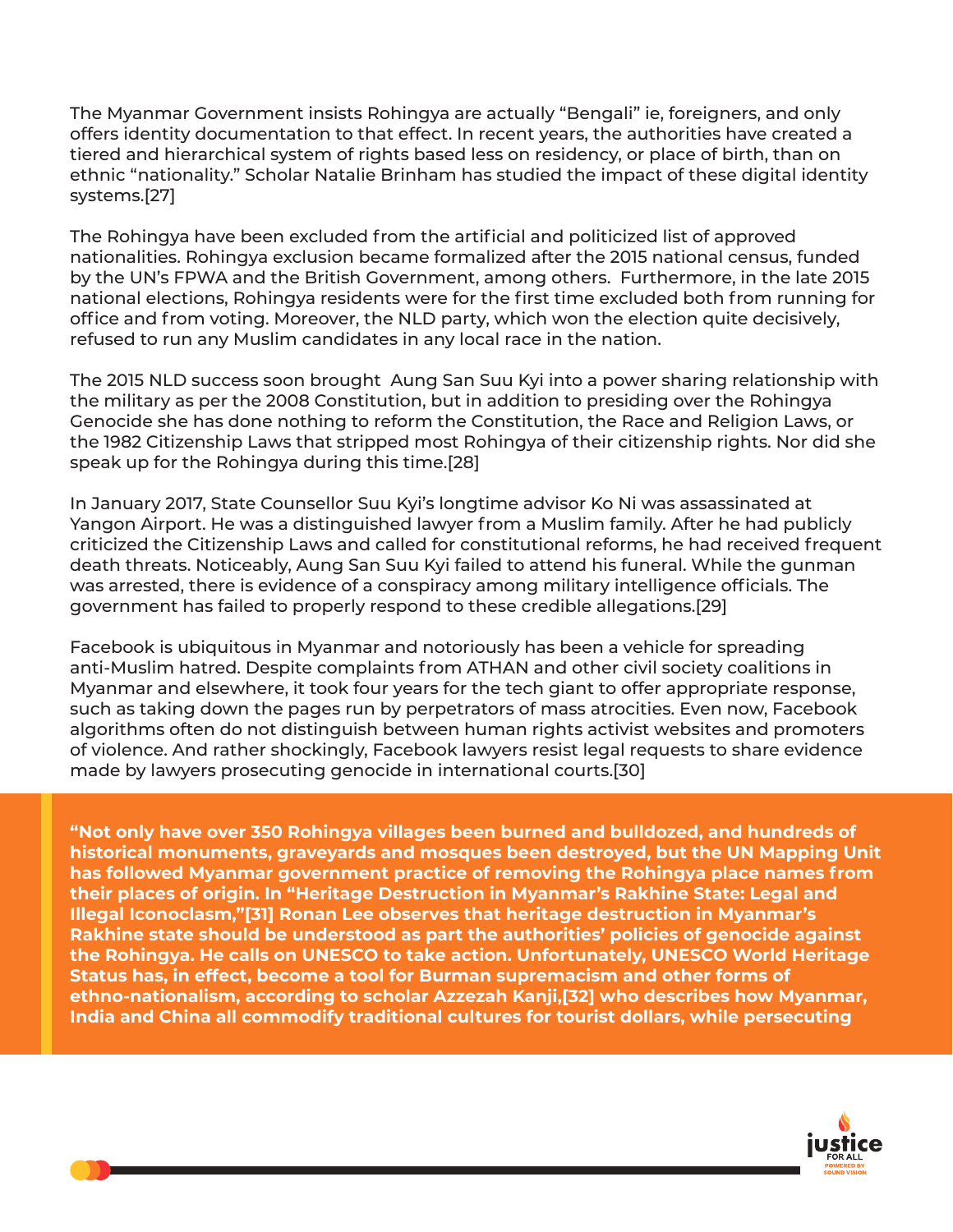# **CHINA/XINJIANG**

In addition to the majority Han population, up to 55 officially recognized "nationalities" live today in China, occupying 60 percent of its territory. Among them, over 23 million practicing Muslims make up less than 2% of the country's population. Most are Uighur, a Turkic cultural group, or are labeled as Hui, ethnically similar to the Han ethnic majority. Chinese Muslims are densely clustered in the northwestern regions of Gansu, Ningxia and Xinjiang, but live across the country, as they have for more than a thousand years.

According to National Public Radio (NPR) news reports (November 2020, see below) Muslims in China now fear that religious freedoms are returning to the crisis situation as in the days of the Cultural Revolution in the 1960s and 70s, when signs of religiosity where harshly persecuted. Religious bookstores are being closed across China, mosques are being closed or monitored, and Chinese Islamic associations are being infiltrated by Communist functionaries. NPR quotes a Chinese Muslim publisher comparing the current policies to early oppression: "The persecution we are facing now is worse than that time."

Last year, NPR reported[33] that authorities had forced nearly all mosques in Ningxia and the eastern province of Henan to "renovate" by removing their domes and Arabic script. Demolitions have since extended to mosques in Zhejiang and Gansu provinces. Imams must now take political education classes as part of a revamped certification program. In addition, in September 2020, at the start of the fall semester, public schools in Sanya began banning female students from wearing headscarves to class. "Videos shared with NPR show the female students being cordoned outside the Tianya Utsul Elementary School because they refused to comply."[34]

However, it is in Xinjiang that the anti-Muslim policies are most dramatic. Since President Xi Jinping (習近平) came to power, the Chinese Communist Party (CCP) has implemented aggressive social re-engineering efforts targeting Uighur Muslims in Xinjiang. The government has been up to 2 million Muslims in a vast gulag system of re-education/concentration camps, essentially operating slave labor and brainwashing programs to replace religious beliefs and ethnic culture. As a result of these detentions, tens of thousands of young children have lost contact with their parents, communities and culture.

Although CCP authorities often describe these internment camps as schools, they also liken them to hospitals. This is not the first time China has used medical analogies to suppress a religious minority. "Historically, it's comparable to the strategy toward Falun Gong," said Adrian Zenz, a researcher at the European School of Culture and Theology in Germany. A government document published last year in Khotan Prefecture described[35] forced indoctrination as "a free hospital treatment for the masses with sick thinking."

There is ample documentation leaked from governmental sources that prove the existence of the internment camps. For example, Adrian Zenz analyses 78 re-education facility-related procurement and construction bids, nearly all destined for regions with significant Uyghur or other Muslim populations. Nearly all bids were announced beginning in March 2017, just before the "Regulations on De-extremification" were published.[36]

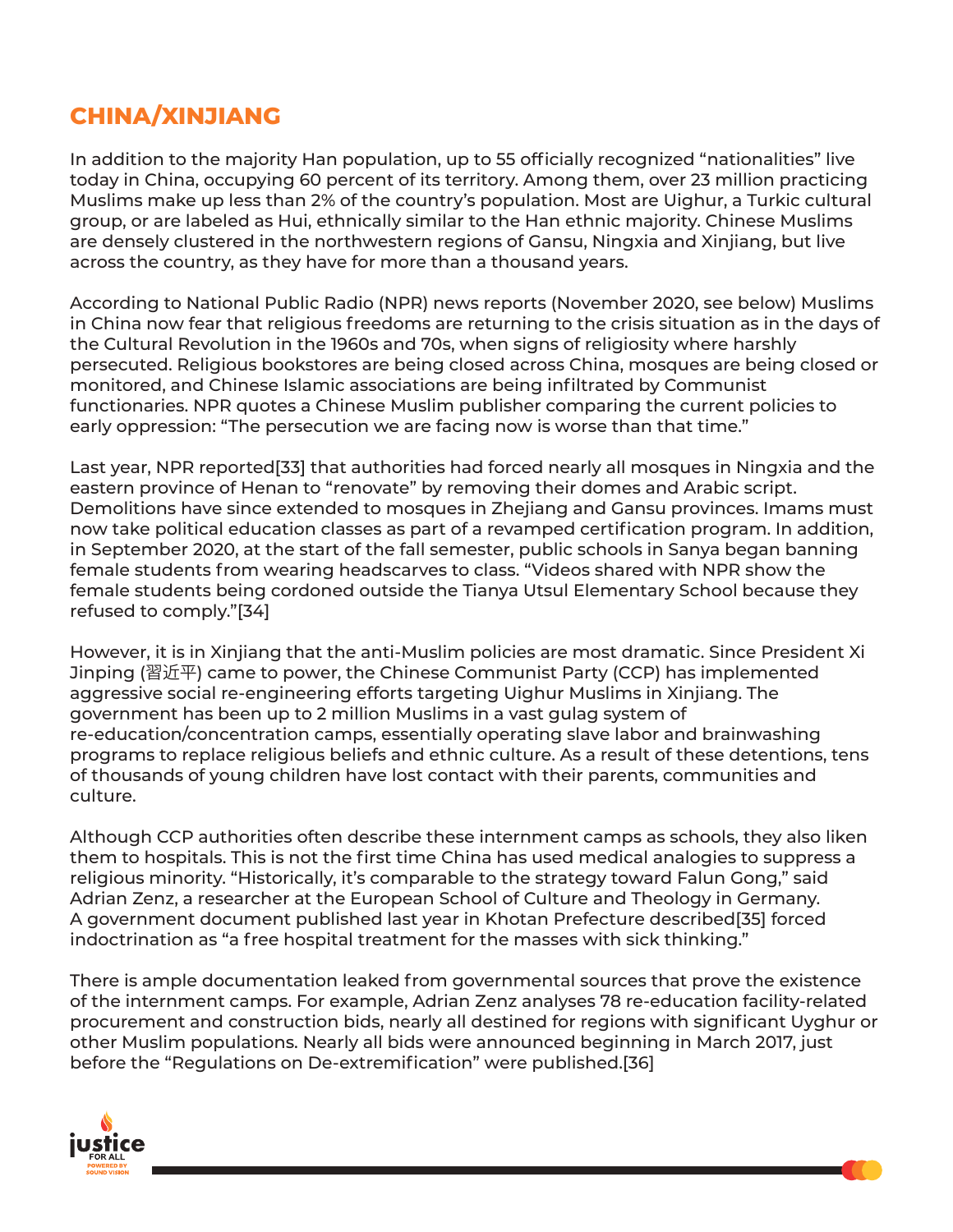

Chinese authorities in Xinjiang have been collecting DNA samples, fingerprints, iris scans, and blood types of all residents in the region between the age of 12 and 65.[37] This comprehensive collection of biodata challenges the ownership a individual feels over his or her body, now a commodity of the state. Sad to say, the international community is complicit in this.[38]

The increasingly harsh security approach to governing the Uighur minority over the last twenty years may have had the 'paradoxical effect of strengthening the central role of Islam in Uighur life' and radicalizing its interpretation by Muslim minorities (Fuller and Lipman 2004: 344).

Chinese authorities have long feared that Uighurs will attempt to establish their own national homeland in Xinjiang, which Uighur refer to as East Turkestan. In 2009, ethnic riots there resulted in hundreds of deaths, and a small number of Uighurs have carried out terrorist attacks in the following years. Immediately after this, the CCP increased arrests and disappearances targeting the trained professional class, while initiating the 'Becoming Relatives' program, involving CCP cadre homestays in Uyghur homes.

China has destroyed historic Xinjiang mosques[39], shrines and Muslim cemeteries[40]. Meanwhile, to modernize it for tourism, the Chinese government has also destroyed the old city of Kashgar, "the best-preserved example of a traditional Islamic city to be found anywhere in central Asia."[41]

Scholar Reza Hasmath emphasizes inequalities deriving from Xinjiang's status as a 'garrison state' or 'internal colony' in China as an important driver of this oppression[42]. As in Tibet, Han settler activity placed local residents in structural disadvantage by consolidating executive power in the hands of Han officials. However, it is impossible to ignore the prevailing ideology of anti-Muslim chauvinism, even disguised as the "Global War on Terror" with Chinese Characteristics.

The CCP itself authored China's constitution and laws embracing China's ethnic, cultural and religious diversity. However, its harsh, inhumanly comprehensive consolidation of state control in Xinjiang and beyond does not conform to those founding principles.

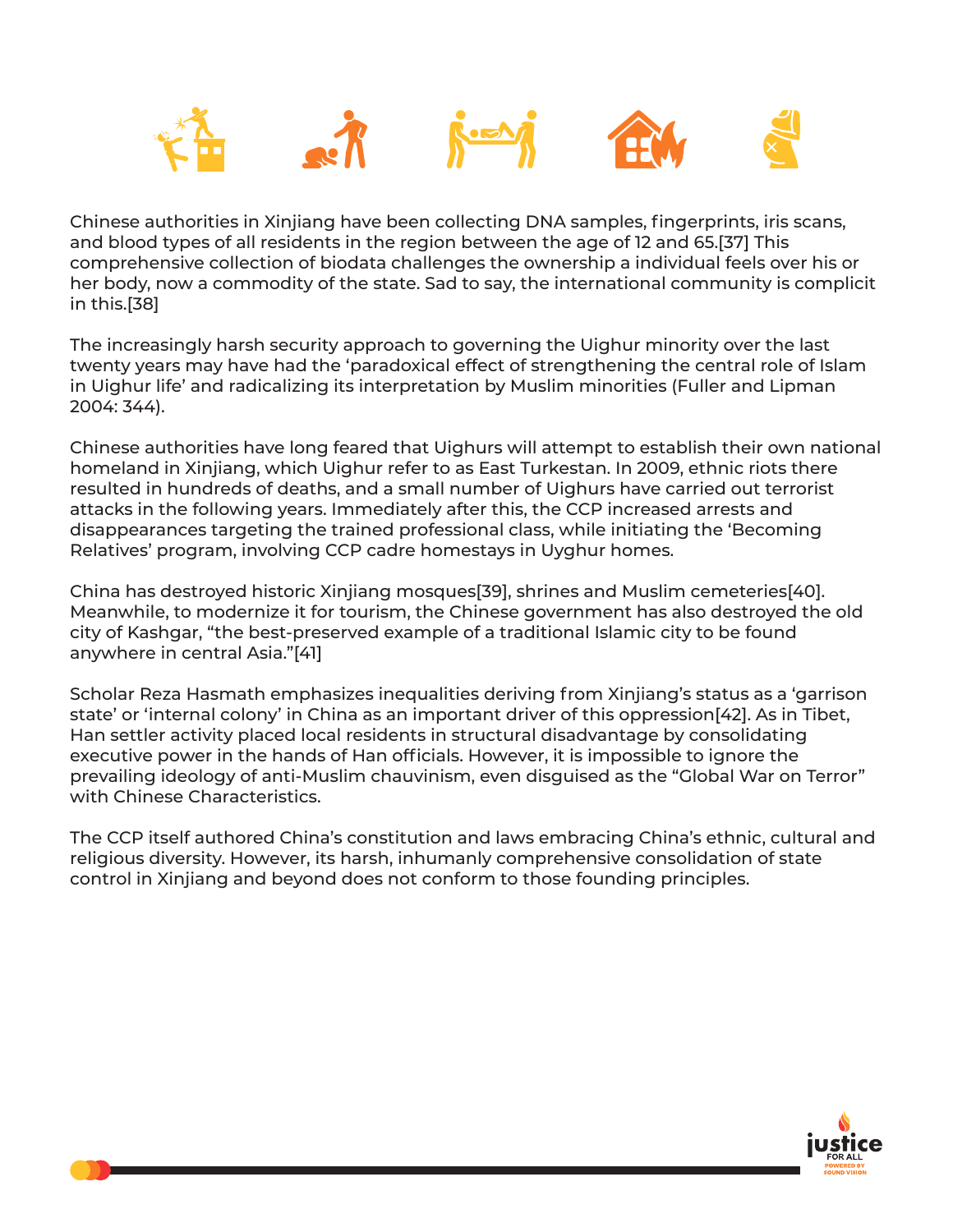## **CONCLUSION: NEVER AGAIN?**

The 2019 Gert Rosenthal UN Independent Inquiry [43] makes clear how the United Nations failed to stop genocide in Myanmar just as it failed to stop mass atrocities in Sri Lanka. Now, in failing to respond to genocidal and Islamophobic oppression of the Uighur minority, with atrocity prevention mechanisms, investigations, or sanctions, the United Nations and its member nations undermine Responsibility to Protect (R2P) principles and betray the core values of the UDHR.[44]



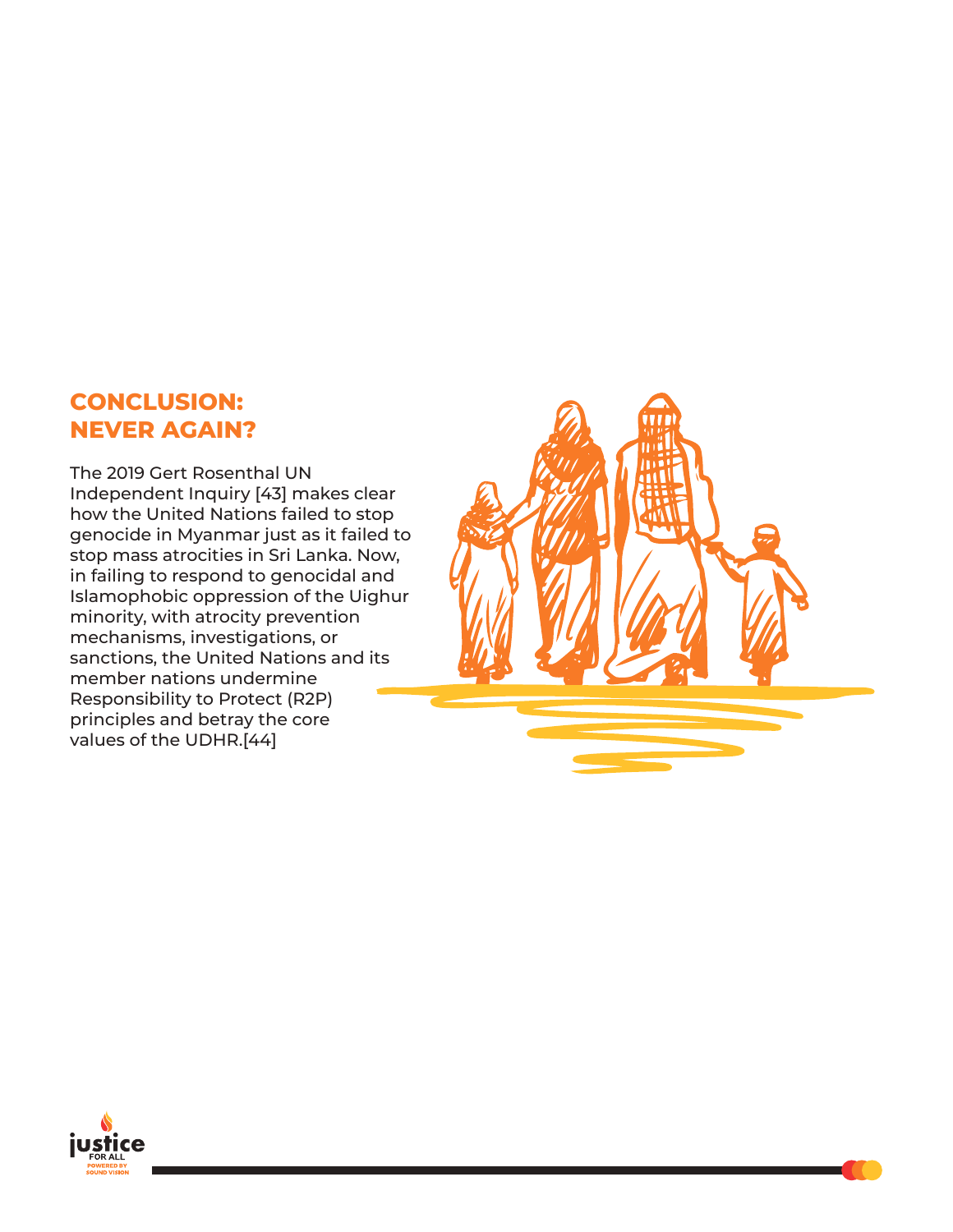# **END NOTES**

- [1] crg.berkeley.edu/research/islamophobia-research-documentation-project/
- [2] theguardian.com/commentisfree/2020/mar/27/xinjiang-germany-islamophobia-global-phenomenon
- [3] usticeforall.org
- [4] uscirf.gov/sites/default/files/India.pdf
- [5] ndtv.com/india-news/union-minister-anantkumar-hegde-cant-wipe-out-terrorism-till-we-uproot-islam-1785351
- [6] thediplomat.com/2019/05/political-opportunism-in-india-exploiting-islamophobia/
- [7] independent.co.uk/voices/india-narendra-modi-protests-muslim-islamophobia-a9251701.html
- [8] indianexpress.com/article/cities/delhi/northeast-delhi-riots-whatsapp-group-6488320/ and
- scroll.in/article/942300/explainer-how-whatsapp-was-hacked-to-spy-on-indian-dissidents-and-who-did-it
- [9] ndtv.com/india-news/under-narendra-modi-government-vip-hate-speech-skyrockets-by-500-1838925
- [10] wired.com/story/indias-frightening-descent-social-media-terror/
- [11] equalitylabs.org/facebookindiareport/#key-findings
- [12] aljazeera.com/news/2020/08/15/facebook-ignored-hate-speech-by-indias-bjp-politicians-report/
- [13] hrw.org/news/2019/02/19/india-vigilante-cow-protection-groups-attack-minorities
- [14] equalitylabs.org/facebookindiareport
- [15] aljazeera.com/news/2020/11/13/india-top-court-under-fire-for-bailing-out-divisive-tv-presenter and bbc.com/news/world-asia-india-54865071
- [16] bbc.com/news/world-asia-india-52061915
- [17] bbc.com/news/world-asia-india-52147260 and https://www.bbc.com/news/world-asia-india-53165436 and thedp.com/article/islamaphobia-tweet-engineering-professor-penn-coronavirus
- [18] telegraph.co.uk/news/2020/04/19/indian-hospitals-refuse-admit-muslims-coronavirus-causes-islamophobia/
- [19] justiceforall.org/free-kashmir/ and aljazeera.com/news/2020/9/25/pakistan-pm-khan-slams-india-over kashmir-islamophobia and phobiacenter.org/covid-19-and-indias-islamophobia/?fbclid=IwAR2mzehVxj cYMpRb9elbY52QXmmmztDdyQNtWWDi1bC1kgIzXBZk59jiDGY
- [20]Myanmar's Buddhist-Muslim Crisis: Rohingya, Arakanese, and Burmese Narratives of Siege and Fear by John Clifford Holt |
- [21] hrw.org/news/2017/05/08/burma-two-islamic-schools-shuttered-rangoon and asianews.it/news-en/Three-mosques -closed- near-Yangon-following-threats-by-Buddhist-nationalists-47042.html and mmtimes.com/news/muslims seek-reopening-100-mosques-across-country.html
- [22] trtworld.com/magazine/myanmar-blames-the-rohingya-for-covid-19-and-that-s-a-death-sentence-39843
- [23] theguardian.com/world/2017/jun/02/myanmar-muslims-face-charges-for-holding-ramadan-prayers
- [24] See p.9 in our report justiceforall.org/burma-task-force/report-regarding-icj-ruling-compliance-in-burma-for-may/ and christianitytoday.com/news/2020/may/myanmar-coronavirus-pastor-arrest-david-lah-persecution.html
- [25] irrawaddy.com/news/burma/artists-freed-anti-buddhist-claims-dropped-covid-19-mural-myanmar.html
- [26] DOI: 10.1080/00472336.2017.1297476
- [27] files.institutesi.org/Locked\_In\_Locked\_Out\_The\_Rohingya\_Briefing\_Paper.pdf
- [28] Ronan Lee, Islam and Christian–Muslim Relations Volume 25, 2014 Issue 3: Islam and Muslim-Buddhist and Muslim-Christian relations in Southeast Asia See also video Is Aung San Suu Kyi An Islamophobe? | Video Documentary Sept 2019, The Stateless thestateless.com/2019/06/is-aung-san-suu-kyi-an-islamophobe-video-documentary.html [29] reuters.com/investigates/special-report/myanmar-murder-politics/
- 
- [30] time.com/5880118/myanmar-rohingya-genocide-facebook-gambia/
- [31] Journal International Journal of Heritage Studies Volume 26, 2020 Issue 5 DOI: 10.1080/13527258.2019.1666294
- [32] aljazeera.com/opinions/2019/8/4/how-ethnonationalists-use-the-unesco-world-heritage-label/
- [33] npr.org/2019/09/26/763356996/afraid-we-will-become-the-next-xinjiang-chinas-hui-muslims-face-crackdown
- [34] npr.org/2020/11/21/932169863/china-targets-muslim-scholars-and-writers-with-increasingly-harsh-restrictions
- [35] academia.edu/36638456/\_Thoroughly\_Reforming\_them\_Toward\_a\_Healthy\_Heart\_Attitude\_Chinas\_Political\_Re\_ Education\_Campaign\_in\_Xinjiang
- [36] jamestown.org/program/evidence-for-chinas-political-re-education-campaign-in-xinjiang/
- [37] hrw.org/news/2017/12/13/china-minority-region-collects-dna-millions and
- nytimes.com/2019/12/03/business/china-dna-uighurs-xinjiang.html
- [38] nytimes.com/2019/02/21/business/china-xinjiang-uighur-dna-thermo-fisher.html
- [39] theguardian.com/commentisfree/2019/apr/07/bulldozing-mosques-china-war-uighur-culture-xinjiang
- [40] theguardian.com/world/2019/oct/09/chinas-destruction-of-uighur-burial-grounds-then-and-now
- [41] nytimes.com/2009/05/28/world/asia/28kashgar.html
- [42] Hasmath, R January 2019 Central Asian Survey 38(1):46-60 DOI: 10.1080/02634937.2018.1496067 Also see; Future Responses to Managing Muslim Ethnic Minorities in China: Lessons Learned July 2020 Conference: Working Paper.
- [43] un.org/sg/sites/www.un.org.sg/files/atoms/files/Myanmar%20Report%20-%20May%202019.pdf
- [44] un.org/en/universal-declaration-human-rights/